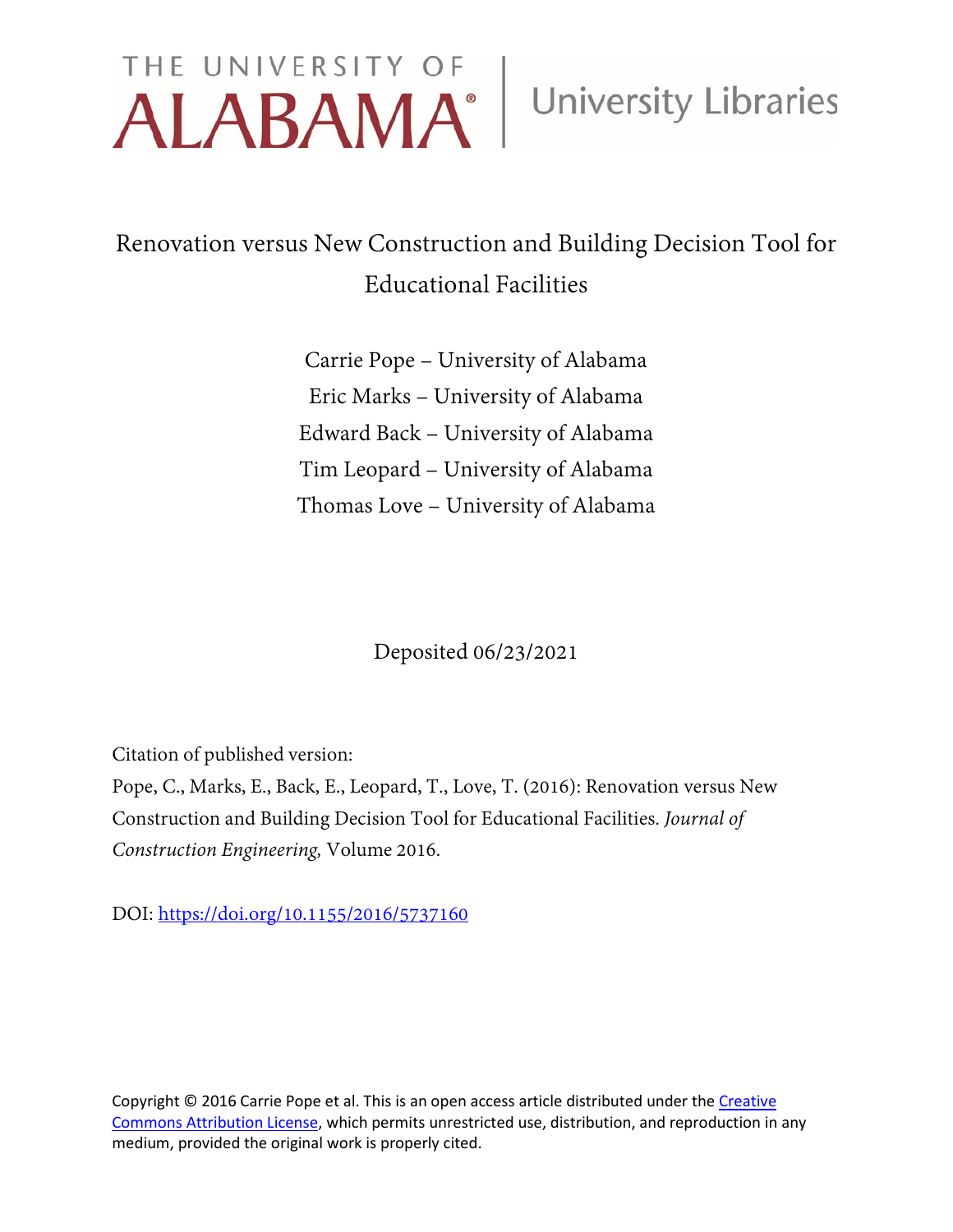

### *Research Article*

## **Renovation versus New Construction and Building Decision Tool for Educational Facilities**

#### **Carrie Pope,1 Eric Marks,2 Edward Back,2 Tim Leopard,3 and Thomas Love<sup>3</sup>**

*1 Department of Civil, Construction and Environmental Engineering, School of Civil and Environmental Engineering,*

*University of Alabama, H.M. Comer Hall, Tuscaloosa, AL 35401, USA*

*2 Department of Civil, Construction and Environmental Engineering, University of Alabama,*

*3 University of Alabama Facilities Department, 1205 14th Street, Tuscaloosa, AL 35487, USA*

Correspondence should be addressed to Eric Marks; eric.marks@eng.ua.edu

Received 20 April 2016; Accepted 8 June 2016

Academic Editor: F. Pacheco-Torgal

Copyright © 2016 Carrie Pope et al. This is an open access article distributed under the Creative Commons Attribution License, which permits unrestricted use, distribution, and reproduction in any medium, provided the original work is properly cited.

Renovation of an existing building is an accomplished stem of the construction industry because it supplies financial diversification for construction stakeholders. Although several construction planning tools and stakeholder alignment exercises have been developed, no tool exists to assist project owners to decide between renovating an existing building and new construction with a comprehensive decision criteria. The objective of this research is to create and test a renovation versus new building support decision tool for construction project stakeholders. The renovation versus new building support decision tool was created based on an extensive review of existing support tools and construction industry needs. The created tool was implemented to evaluate decisions of educational facilities by university officials experienced in project management. Results show the tool was effective in identifying relevant topics for discussion and guiding a group of stakeholders through an exercise in decision-making. Specifically, the tool was implemented by construction management personnel for university facilities currently under construction to evaluate the decision to renovate an existing building or new construction. The main contribution of this research is a framework and support decision tool readily implementable for construction project stakeholders desiring to determine if renovation or new construction is the optimal path for their specific objectives.

#### **1. Introduction**

Renovation of an existing building is a successful branch of the construction industry because it provides financial diversification for construction stakeholders [1]. Building owners are often challenged with deciding between new construction and renovating an existing building to achieve their desired scope [2]. This complex decision can impact the overall project budget, schedule, and quality.

Previous research efforts have identified that support is needed for construction decision-making [3]. Several tools and activities have been created to assist construction stakeholders when planning and making decisions [4, 5]. However, none of these tools specifically support construction project owners tasked of selecting either new construction or renovation of an existing building. The objective of this research was to create a decision-making tool that supports construction

project owners to aid in determining between renovating an existing building and new construction. The scope of this project included all construction-related ventures in which some information is known about the project purpose and project owners are deciding between renovation of an existing building and new construction.

A review of a sampling of construction decisions support tools was conducted, specifically tools implemented for project planning. Reviewing findings were used to create a renovation versus new building decision tool. This created decision tool was implemented to evaluate recent "renovation and new construction" decisions made by a university concerning educational facilities. A subsequent discussion of the analyzed research findings, encountered benefits and limitations, and envisioned future research work for decisionmaking support in the construction industry follows.

*H.M. Comer Hall, Tuscaloosa, AL 35401, USA*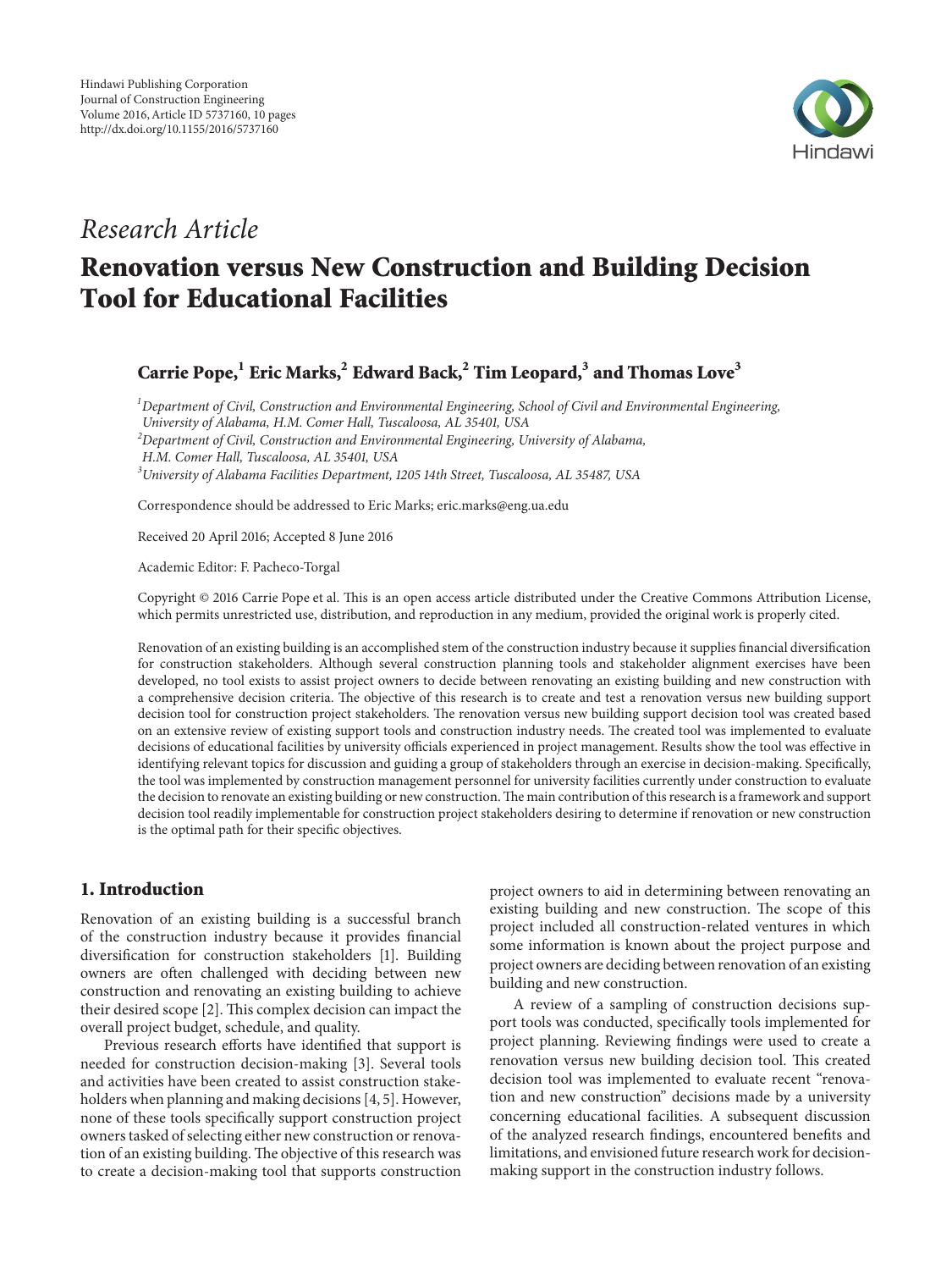#### **2. Background**

During a recession or decreasing economic situation, the construction industry often transitions from new construction projects to renovating an existing building [6]. The construction industry has utilized renovation projects as a method of diversification to remain profitable during a down economy [1]. Project owners are often required to decide between renovation of an existing building or new construction.

*2.1. Support for Decision-Making.* It has been theorized that decisions are a function of a person's resources, goals, and orientations [7]. In general, decision-making is a complex process due to unforeseen events, risk, and uncertainty [8]. Many tools, criteria, and processes have been created to support theoretical and applied decision-making. For example, the analytical hierarchy process provides a structured system for analyzing complex decisions which has been implemented in many industries [9]. This process has been used in many capacities including topography changes [10] and contractor selection [11]. Other created analytical tools implement planning matrices to optimize decision-making outcomes [12].

Education administrative personnel over facilities and project management have benefitted from decision-making support tools. This includes the creation of an optimization database to collect and analyze teacher inquiry and reflection concerning student data [13] as well as the implementation of a school-wide positive behavior support evaluation tool for trending student behavior [14]. The success of a school or school district can be linked to decisions made by administrators [15]. The rational model and bounded rationality model have been implemented to support decisionmaking by school administrators [15]. School boards in Michigan integrate analytical decision-making optimization to determine the demand for educational facilities based on community surveys, demographic data, and selected local plans [16].

*2.2. Construction Project Decision-Making.* A multitude of research conducted by the construction industry and academics has contributed to decision-making processes and prediction models for construction. Dominant factors in the decision to renovate or build new construction include investment cost and future market value of the existing building [17]. Due to the economic implications, several processes and decision tools have been developed to guide and support stakeholders during decision-making. These processes and tools enable construction project stakeholders to align on specific requirements and support the personnel during a decision-making process.

One such area that requires complex decision-making in construction project planning is sustainability, specifically energy consumption [18, 19]. Energy consumption in existing houses was explored to understand why individuals decide to renovate their utilities [20]. Various decision criteria (e.g., exterior building materials) were evaluated in regard to life cycle implications of building renovations and new

construction [21, 22]. In general, renovation-based strategies were found to have less of an environmental impact when compared to newly constructed houses with similar characteristics [23]. Four complex decisions were evaluated for an individual planning to optimize the investment of sustainable renewable options for a house including maintenance only, renovation options with minor improvements, transformation with major adjustments, and a new building option [24].

Unlike operational energy as previously discussed, embodied energy occurs during the construction phase of a building [25]. The embodied energy makes up a considerable part of the total energy use in buildings [26]. Considerable amounts of energy are spent in the manufacturing processes and transportation of various building materials [27, 28]. Several decision support tools have been created to measure the environmental impacts of embodied energy including life cycle assessment of environmental impacts of building materials [29], optimization mapping of transportation [30], and specialized tools considering environmental impacts only to commercial buildings [31].

Many tools have been developed to provide performancebased assessment models of various building characteristics. For example, a rating model tool was created to measure the heat loss through external windows and walls [32]. Other energy assessment tools have been implemented to predict monthly energy uses of an individual building [33]. Tools have also been created and implemented regarding building safety. One such tool simulates a fire evacuation drill for building occupants to validate acceptable escape paths and durations [34].

In addition to sustainability elements, stakeholders are often tasked with deciding between renovation and new construction for historically significant buildings. Older building renovation can be more aesthetic and culturally significant but often cost much more than newly constructed buildings with the same desired function [35]. Sociological researchers strive to preserve historical buildings as a means to better understand the logics of movement of a people group and conserve a collective memory of a community [36].

Although renovations of historically significant buildings are in high demand, structural engineers often encounter costly design challenges [37]. The balance between historical significance, building functionality, and economics presents unique challenges when deciding between renovation and new construction. Several research and private sector efforts have focused on improving renovation techniques for historically significant buildings including using timber-concrete composite structures to renovate historical wooden floors [38], an appraisal method to capture energy efficiency improvements from building renovation [18], and techniques to model human dynamic loads on structural floor vibrations of historical buildings [39].

*2.3. Construction Project Scope Decisions.* Construction project stakeholders typically decide between renovation and new construction during the initial scope planning phase. Developing a project scope for design includes many challenges including stakeholder alignment, defining the intended goal of the project and budget constraints [40].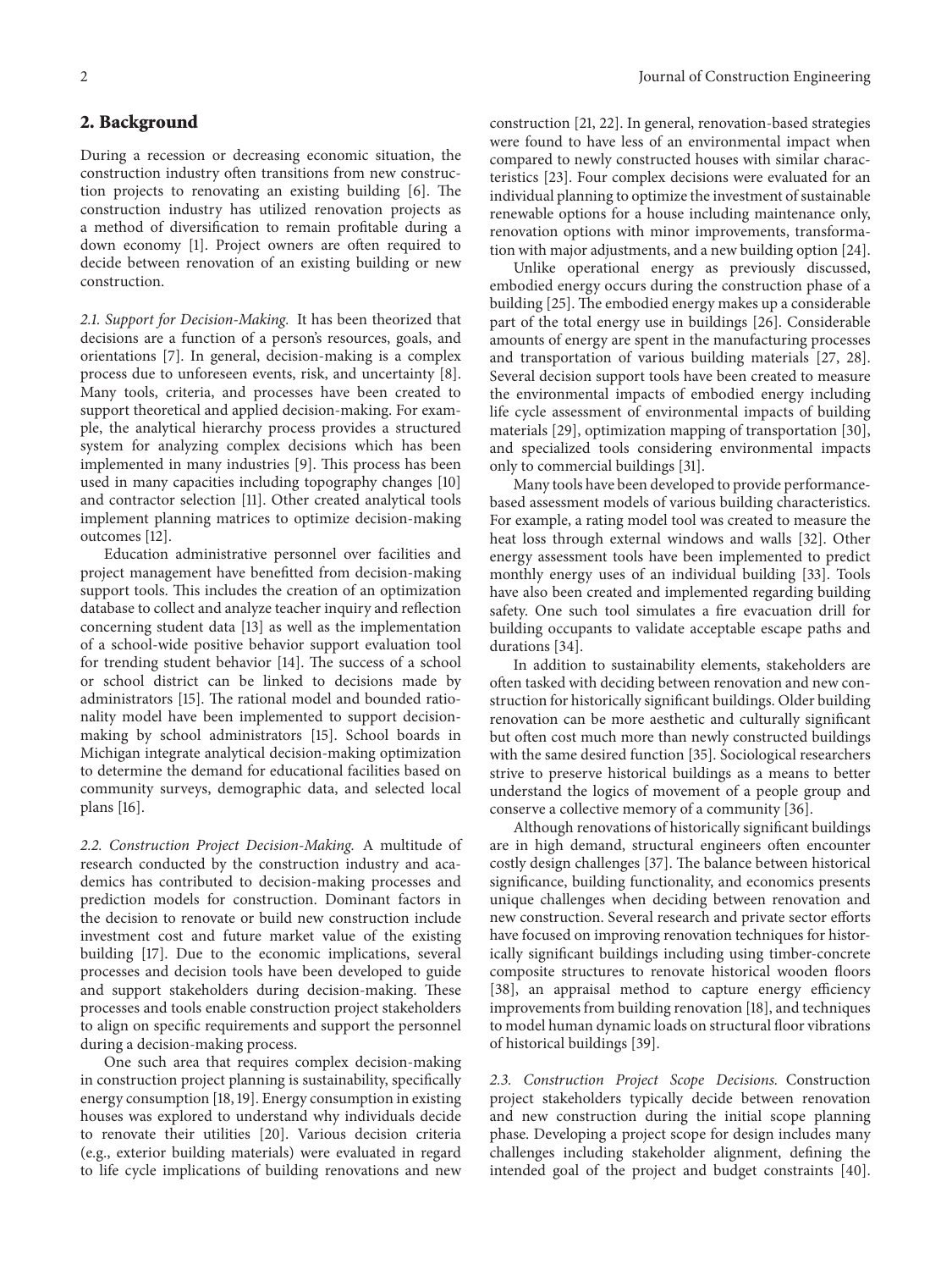The success of construction projects is largely dependent on the agreement of project stakeholders on the project scope [41, 42]. Managing uncertainty and aligning stakeholder interest during this scope planning phase are critical for stakeholders to determine if they desire to renovate an existing building or new construction [3].

*2.4. Construction Project Decision Support Tools.* Because of the uniqueness of construction projects and potentially complex scopes, many project decision support tools have been created and implemented by construction industry. Specifically, project decisions tools geared towards renovation have been implemented in an attempt to empower stakeholders to manage complex issues. An automated model with a complex set of interdependent attributes was created to measure the functional condition of building before and after a planned renovation [43]. A more specific decision model evaluated the anticipated energy performance improvement of a newly renovated office building [44]. Many other similar models were created for decisions within the realm of renovating an existing building including semiautomated selection of renovation alternatives [45], multicriteria "knapsack" model for renovation [46], and multicriteria renovation decisionmaking models [47, 48]. These decision support tools only address building renovation elements and do not assist in decisions between renovating an existing building or constructing a new one.

*2.5. Research Needs Statement.* Project stakeholders are required to evaluate many criteria when deciding to renovate an existing building or to build new construction including economic success, intended functionality, and historical significance. Although a multitude of construction support decision tools and processes exist, none address the complexity of deciding between these two project scopes. The reviewed renovation decision models address only renovation and are often too ill-defined to include elements of new construction. A need exists for a decision support tool for stakeholders determining between renovation of an existing building and new construction.

#### **3. Materials and Methods**

Based on the results of the review and the stated research objective, the following steps were devised and completed: (1) review of existing construction planning decision support tools, (2) identification of decision support tool criteria, and (3) design decision support tool. These steps served as the methodology for creating the renovation versus new building support decision tool. This section provides details for each step in the research methodology.

*3.1. CII Project Definition Rating Index (PDRI).* Past research efforts have produced strategies and devices to support construction planning decision-making. A multitude of these research deliverables were investigated for their benefits and limitations with regard to construction stakeholders making decisions. Some of the most used tools are shown in Table 1 with their objectives and limitations.

The Construction Industry Institute (CII) created a decision support tool called the Project Definition Rating Index (PDRI) which attempts to align stakeholder interest and accurately define the project scope during the preplanning phase [52]. This tool uses a weighted checklist of 64 scope definition elements for stakeholder evaluation of the given project [52]. By using this tool, project stakeholders can identify and communicate areas of uncertainty before construction begins [53]. The success of the PDRI can be measured by the outgrowths of PDRI tools for specific categories including the PDRI for sustainable building projects [54].

Several iterations of the PDRI have been completed to broaden the scope of the PDRI concept and to refine the process. CII has framed the PDRI for building projects and industrial projects [49]. Principles of front-end planning were also established for renovation and revamp projects by CII [55, 56]. Research findings and corresponding best practices from both CII's PDRI and work in front-end planning established the foundational elements for the created renovation versus new building support decision tool.

*3.2. Criteria for Decision Support Tool.* A set of criteria for the decision support tool was identified based on the results of the construction planning decision support tool review. To compile the set of categories for the decision support tool, existing construction planning decision support tools were reviewed as discussed in the previous section. All criteria relevant to deciding between renovation of an existing building and new construction were included. Users of the tool are able to modify existing decision criteria or add new criteria as needed for their specific project. Project metrics, such as cost, are represented in terms of level of effort. Each criteria category provides a definition of level of effort for scoring the metrics.

The following sections were identified to assist in deciding between renovation of an existing building or new construction: (1) planning, (2) facilities management, (3) project requirements, (4) site considerations, and (5) project design parameters. The categories were identified based on the review of existing construction planning decision support tools and review by three experienced university facilities construction personnel. All criteria elements were divided into categories in an attempt to increase the effectiveness of the tool and to foster discussion among similar topics between the project stakeholders. Each of these categories has between four and six specific categories for evaluation by the tool users. Table 2 presents a description of each category and potential elements to be evaluated within the planning section. The project stakeholders will discuss each category and score their perceived level of effort for either constructing new or renovating an existing building for each individual category. For example, members using the tool will estimate if the overall level of effort for project validation, category 2, will require more effort if a new building is constructed or if the existing building is renovated.

Table 3 presents a description of each category and potential elements to be evaluated within the facilities management section.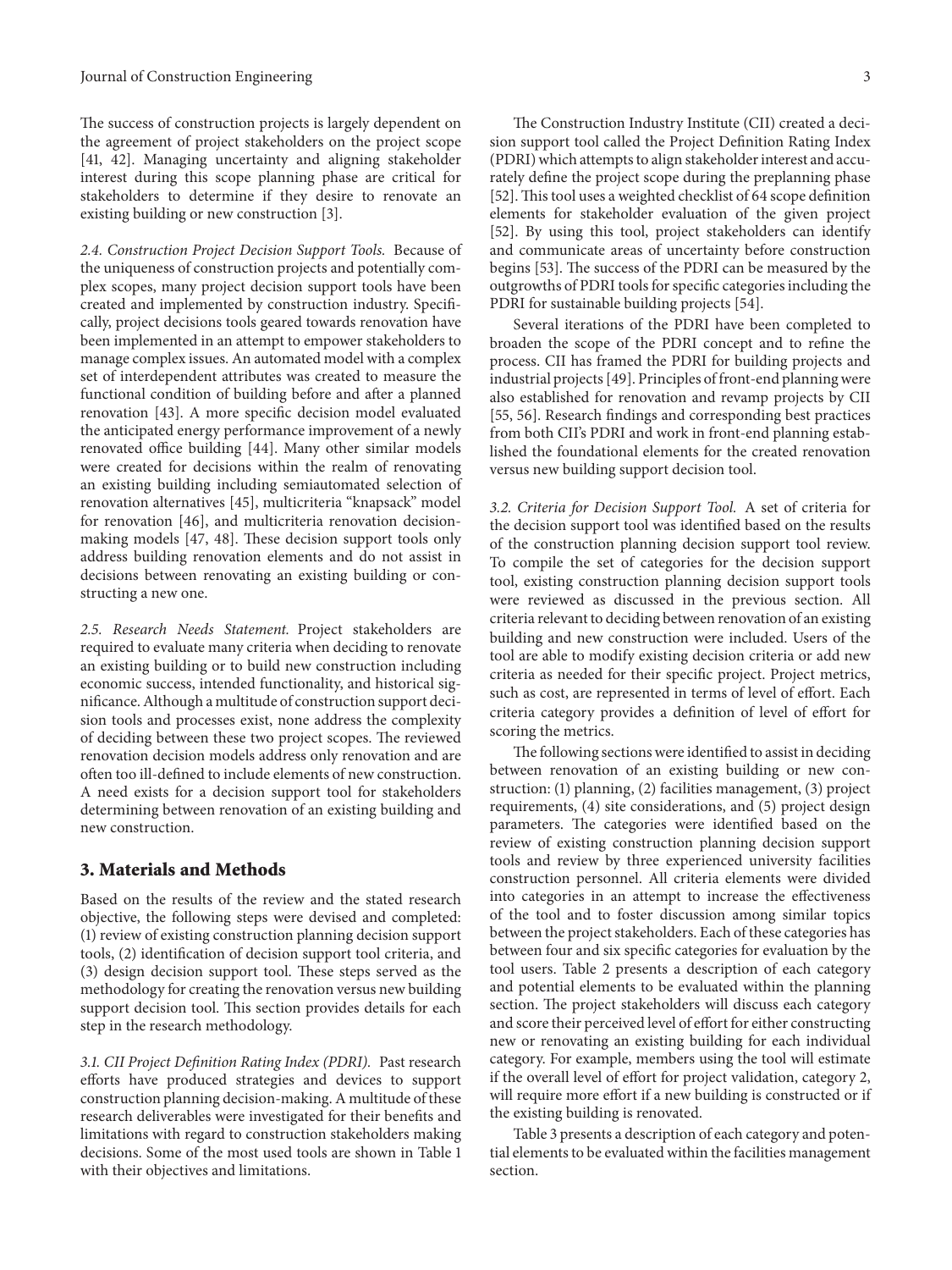| Tool type                                                       | Objective                                                                                                             | Limitation                                                                                            |
|-----------------------------------------------------------------|-----------------------------------------------------------------------------------------------------------------------|-------------------------------------------------------------------------------------------------------|
| Multidimensional site management<br>model [49]                  | Integrating 4D technology to solve<br>problems of construction resource<br>planning                                   | It only addresses resource management<br>and site space utilization                                   |
| Virtual design for preconstruction<br>planning [50]             | Utilizing virtual reality modeling<br>techniques to create the virtual planning<br>tool for construction applications | Tool is a prototype and has not been<br>tested for actual construction situations                     |
| Simulation modeling and geographic<br>information system [51]   | Creation of spatial support system design<br>tool to evaluate contingency planning for<br>emergency evacuation        | It fails to address the financial side of<br>construction project planning                            |
| Computer-aided planning support<br>systems for construction [5] | Implementing computer-based<br>geoinformation instruments as a subset of<br>established planning support systems      | It lacks specific criteria to decide between<br>renovation construction projects and new<br>buildings |

Table 1: Review of existing strategic business planning tools.

Table 2: Planning section categories of decision support criteria.

| Category 1: building use            |                                                                                                                                                                                                                                                                                                |  |  |  |  |  |
|-------------------------------------|------------------------------------------------------------------------------------------------------------------------------------------------------------------------------------------------------------------------------------------------------------------------------------------------|--|--|--|--|--|
| Description                         | Desired functionality of the proposed building                                                                                                                                                                                                                                                 |  |  |  |  |  |
| Elements                            | Institutional, medical, research, food service, multimedia, recreational, office, retail, instructional, mass transit,<br>and residential                                                                                                                                                      |  |  |  |  |  |
|                                     | Category 2: project validation                                                                                                                                                                                                                                                                 |  |  |  |  |  |
| Description                         | Determining the levels of importance based on project requirements and expectations                                                                                                                                                                                                            |  |  |  |  |  |
| Elements                            | Sustainability considerations, end user considerations, modifications needed to meet regulatory requirements,<br>usage rationalization, amenities, and site location (e.g., LEED rating systems, LBC certification, and Envision<br>Sustainable Infrastructure Rating System)                  |  |  |  |  |  |
|                                     | Category 3: project costs                                                                                                                                                                                                                                                                      |  |  |  |  |  |
| Description                         | Determining the level of effort required to achieve the desired project cost                                                                                                                                                                                                                   |  |  |  |  |  |
| Elements                            | Available funding, types and sources of project funds, cost and financing, and related/resulting projects                                                                                                                                                                                      |  |  |  |  |  |
| Category 4: project schedule        |                                                                                                                                                                                                                                                                                                |  |  |  |  |  |
| Description                         | Assessing the level of effort required to achieve the desired project schedule                                                                                                                                                                                                                 |  |  |  |  |  |
| Elements                            | Proposed project end date, schedule milestones and deadlines, and related/resulting projects                                                                                                                                                                                                   |  |  |  |  |  |
| Category 5: building considerations |                                                                                                                                                                                                                                                                                                |  |  |  |  |  |
| Description                         | Assessing the level of effort required for a new building or existing building to meet size requirements                                                                                                                                                                                       |  |  |  |  |  |
| Elements                            | Usage adaptability, classroom size, occupancy, market capacity, volume, area uses in net and gross surface area,<br>number of laboratory stations, linear feet or display space, occupant accommodation requirements, operational<br>security system requirements, and antiterrorism standards |  |  |  |  |  |

Table 4 presents a description of each category and potential elements to be evaluated within the project requirements section.

Table 5 presents a description of each category and potential elements to be evaluated within the site considerations section.

Table 6 presents a description of each category and potential elements to be evaluated within the project design parameters section.

To increase the effectiveness of this construction decision support tool, members of the group completing the tool (i.e., university project management administrative personnel) were encouraged to integrate previously used preplanning tools into this process. For example, to achieve a more detailed and accurate sustainability rating, users are encouraged to implement existing tools such as the Leadership in Energy and Environmental Design (LEED) ratings systems

[57], the Living Building Challenge (LBC) certification [58], and the Envision Sustainable Infrastructure Rating System [59].

*3.3. Renovation versus New Building Support Decision Tool.* The renovation versus new building support decision tool was created as an interface to allow group members to interact with the decision criteria. Furthermore the tool provides automated analysis and assessment of input data provided by the group members. Each category of criteria was constructed on an individual page with instructions on how to assess each decision criteria. Programmable functions embedded in Microsoft Excel were used to construct the user interfaces for each category of design criteria. A hidden spreadsheet records all group member responses and automatically calculates overall scores for each category of decision criteria. The interface of automated spreadsheet was selected due to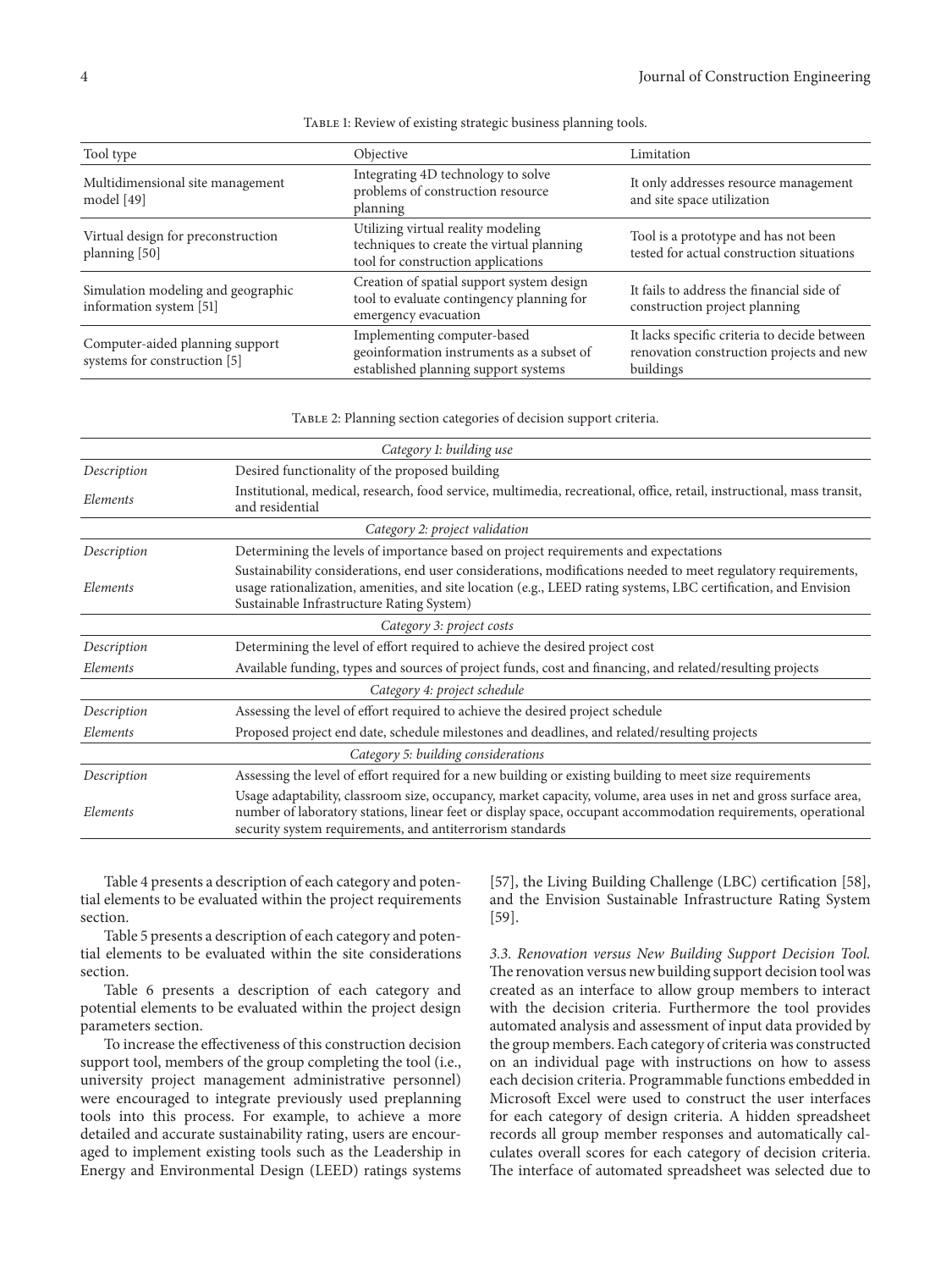| TABLE 3: Facilities management section categories of decision support criteria. |  |  |  |
|---------------------------------------------------------------------------------|--|--|--|
|                                                                                 |  |  |  |

|             | Category 1: performance reliability                                                                                                                                                                        |
|-------------|------------------------------------------------------------------------------------------------------------------------------------------------------------------------------------------------------------|
| Description | Assessing the level of effort needed to accomplish optimal operational performance from the desired building                                                                                               |
| Elements    | Critical systems redundancy, architectural stability, structural stability, civil stability and reliability of<br>mechanical, and electrical and plumbing systems                                          |
|             | Category 2: maintenance requirements                                                                                                                                                                       |
| Description | Evaluating the level of effort requirements needed to meet the requirements of the maintenance                                                                                                             |
| Elements    | Daily occupancy loads, maximum occupancy requirements, equipment monitoring requirements, materials,<br>finishes, commissioning plans, maintenance impact, and compatibility with existing maintenance     |
|             | Category 3: design issues                                                                                                                                                                                  |
| Description | Considering design issues and the level of effort needed to meet these issues                                                                                                                              |
| Elements    | Layout flexibility, design life, aesthetics, master plan compatibility, and overall size of building                                                                                                       |
|             | Category 4: building level of service                                                                                                                                                                      |
| Description | Assessing the level of performance for the desired building in terms of space planning and functionality                                                                                                   |
| Elements    | Outline of desired goals of building performance, an achievable level of service, and an acceptable approach to<br>establish project criterion                                                             |
|             | Category 5: envisioned post occupancy                                                                                                                                                                      |
| Description | Evaluation of building from current users of the building to identify necessary improvements in building design<br>and performance and to assess the overall building scope                                |
| Elements    | Postoccupancy evaluation, retrocommissioning and perceived productivity studies, and end-of-life cycle<br>considerations                                                                                   |
|             | TABLE 4: Project requirements section categories of decision support criteria.                                                                                                                             |
|             | Category 1: economic feasibility                                                                                                                                                                           |
| Description | Assessing the cost effectiveness of the design and material alternatives for the renovation and considering items<br>that impact the economics of the project                                              |
| Elements    | Overall project scope, construction material cost, construction methods, and economics of sustainable design                                                                                               |
|             | Category 2: evaluation of capacity                                                                                                                                                                         |
| Description | Performing an assessment to determine if the desired building will meet requirements of capacity                                                                                                           |
| Elements    | Power, water, telecommunications, storm water, waste water, water filtration, sanitary sewer, parking areas,<br>roads, construction access, ambulance access, and medical facilities                       |
|             | Category 3: existing building                                                                                                                                                                              |
| Description | Rating the level of effort required to address the existing building                                                                                                                                       |
| Elements    | Layout, capacity to accommodate desires, structural grid, and structural integrity                                                                                                                         |
|             | Category 4: existing mechanical, electrical, and plumbing (MEP) systems                                                                                                                                    |
| Description | Assessing the level of effort to address the existing mechanical, electrical, and plumbing (MEP) systems                                                                                                   |
| Elements    | Heating and cooling systems, large motors, thermal distribution, water heating, water cooling, lighting fixtures,<br>lighting controls, meters, electrical circuits, and plumbing fixtures and connections |
|             | Category 5: existing exterior features                                                                                                                                                                     |
| Description | Rating the level of effort to address building envelope features both for demolition and for renovation.                                                                                                   |
| Elements    | Windows, doors, insulation, roofing, underground utilities, embedded structures, and archeological survey                                                                                                  |
|             | Category 6: existing interior equipment                                                                                                                                                                    |
| Description | Identifying the utility impact of equipment, moveable furnishings, and desired built-ins and the resulting level<br>of work effort required for each                                                       |
| Elements    | Moveable furniture, kitchen equipment, medical equipment, material handling, partitions, and refurbished<br>items                                                                                          |

its effectiveness in existing construction planning decision support tools including CII's PDRI [52].

It is recommended that project owners faced with deciding between renovation of an existing building or new construction complete the tool as a group. Members of the group should include any university administrative or construction personnel with a vested interest in the project planning phase (e.g., university construction management personnel, university dean of facilities, and university financial supervisor). The group should read and assess each category description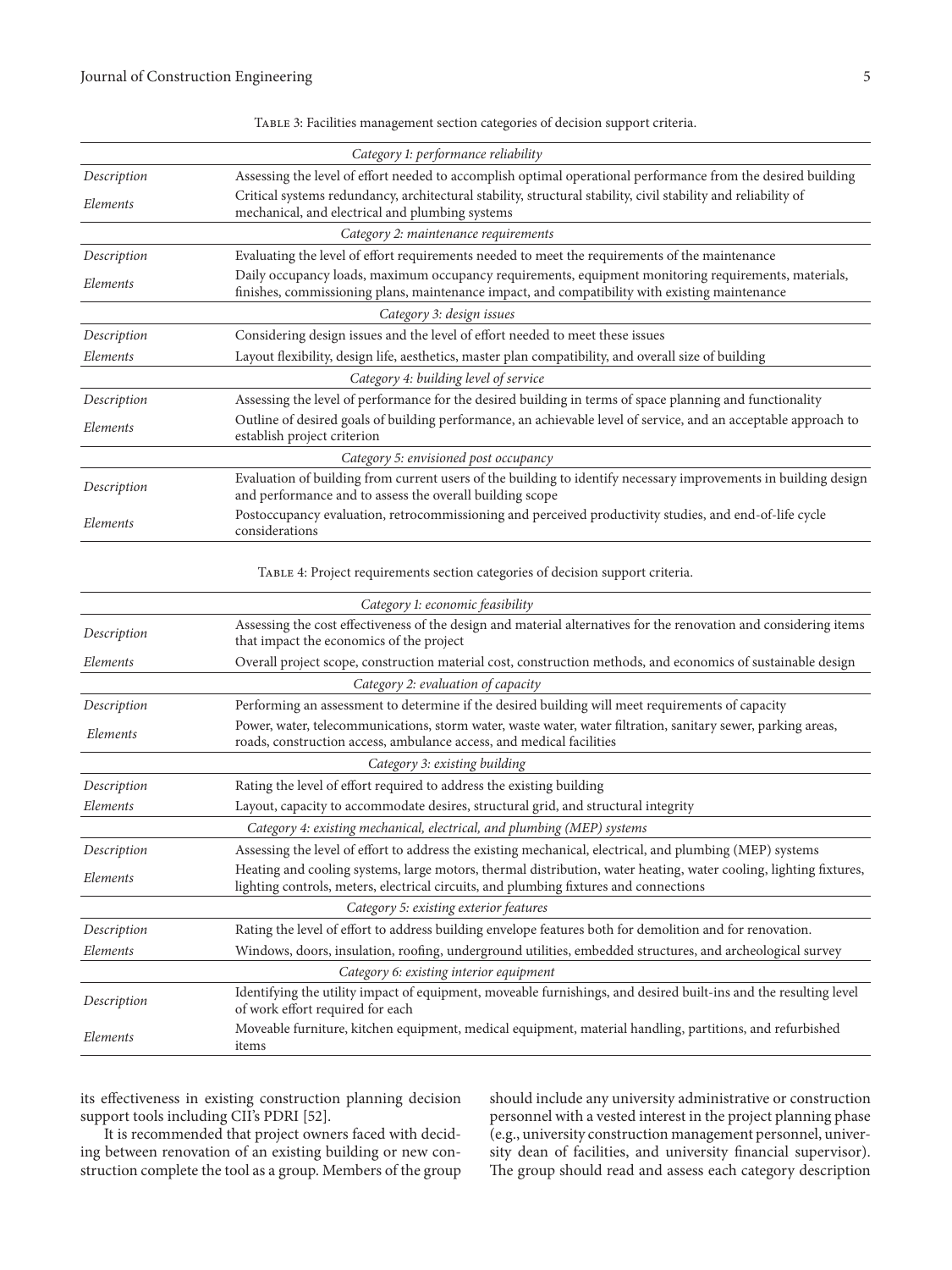|             | Category 1: initial survey of site                                                                                                                                                                                                                                                                                                                               |
|-------------|------------------------------------------------------------------------------------------------------------------------------------------------------------------------------------------------------------------------------------------------------------------------------------------------------------------------------------------------------------------|
| Description | Determining the level of effort needed to address items requiring attention in the site survey                                                                                                                                                                                                                                                                   |
| Elements    | Easements, right-of-way, drainage patterns, elevations, benchmark control systems, elevations, access and curb<br>cuts, proximity to drainage ways, flood plains, below grade structures and utilities, trees and vegetation, existing<br>building locations and conditions, wetlands, and mass transit                                                          |
|             | Category 2: geotechnical survey                                                                                                                                                                                                                                                                                                                                  |
| Description | Evaluating the existing geotechnical site and determining the level of work effort to improve items needing<br>attention from survey                                                                                                                                                                                                                             |
| Elements    | Depth to bedrock, site description, soil potential, fault line locations, spoil area for excess soil, seismic<br>requirements, water table elevation, floor plain analysis, ground water, bearing capacities, paving design<br>options, and overall site analysis                                                                                                |
|             | Category 3: regulatory permits                                                                                                                                                                                                                                                                                                                                   |
| Description | Assessing the level of effort needed to meet requirements                                                                                                                                                                                                                                                                                                        |
| Elements    | Construction, signage, environmental, historical issues, accessibility, demolition, setback, fire, building<br>occupancy, transportation, and antiterrorism standards                                                                                                                                                                                            |
|             | Category 4: environmental impact                                                                                                                                                                                                                                                                                                                                 |
| Description | Performing environmental assessment to define the level of effort needed to improve issues found                                                                                                                                                                                                                                                                 |
| Elements    | Archeological and environmental permits, existing contamination, ground water monitoring, existing<br>problems, noise/vibration requirements, detention requirements, and erosion/sediment control                                                                                                                                                               |
|             | Category 5: worker safety                                                                                                                                                                                                                                                                                                                                        |
| Description | Taking into account fire and life safety related items to determine the level of effort necessary to improve or<br>implement the proper requirements                                                                                                                                                                                                             |
| Elements    | Fire monitors and hydrants, access and evacuation plan, emergency medical building availability, security<br>considerations, and onsite medical care                                                                                                                                                                                                             |
|             | TABLE 6: Project design parameters section categories of decision support criteria.<br>Category 1: civil building design                                                                                                                                                                                                                                         |
| Description | Considering the desired civil building design to determine the level of work needed to reach the design criteria                                                                                                                                                                                                                                                 |
| Elements    | Service and storage necessities, site utilities, earthwork, subsurface work, elevation and profile views, equipment<br>location, paving/curbs, landscape, fencing/site security, storm drainage system, underground utilities location<br>and route, minimum overhead clearances, and design for safety                                                          |
|             | Category 2: interior building design                                                                                                                                                                                                                                                                                                                             |
| Description | Addressing the interior building design issues and recognizing the necessary level of effort to reach the desired<br>design criteria                                                                                                                                                                                                                             |
| Elements    | Building requirements, accessibility requirements, character of building design, construction materials,<br>acoustical considerations, planning and zoning review boards, circulation considerations, technological<br>sophistication, color/material and hardware standards, furnishings criteria, design grid, and reuse of equipment                          |
|             | Category 3: structural characteristics                                                                                                                                                                                                                                                                                                                           |
| Description | Determining the structural design issues and the level of effort needed to meet the desired criteria                                                                                                                                                                                                                                                             |
| Elements    | Structural system, foundation system, future expansion/flexibility considerations, design load parameters,<br>corrosion control, protective coating requirements, and functional spatial constraints                                                                                                                                                             |
|             | Category 4: mechanical/electrical/plumbing characteristics                                                                                                                                                                                                                                                                                                       |
| Description | Developing mechanical and electrical design parameters and rating the level of effort necessary to meet the<br>desired design criteria                                                                                                                                                                                                                           |
| Elements    | Equipment life cycle costs, energy conservation, consumption and life cycle cost, zoning and controls, air<br>circulation requirements, design conditions, building emissions, system redundancy conditions, plumbing<br>requirements, fire protection, alternate energy systems, lighting considerations, outdoor lighting, and<br>emergency power requirements |
|             | Category 5: building user safety                                                                                                                                                                                                                                                                                                                                 |
| Description | Rating the level of work effort needed to meet all safety requirements for building operations                                                                                                                                                                                                                                                                   |
| Elements    | Fire and explosion resistance, area of refuge, safety and alarms, hazardous materials treatment, emergency<br>equipment, shelters, egress, and disaster communications                                                                                                                                                                                           |
|             |                                                                                                                                                                                                                                                                                                                                                                  |

Table 5: Site considerations section categories of decision support criteria.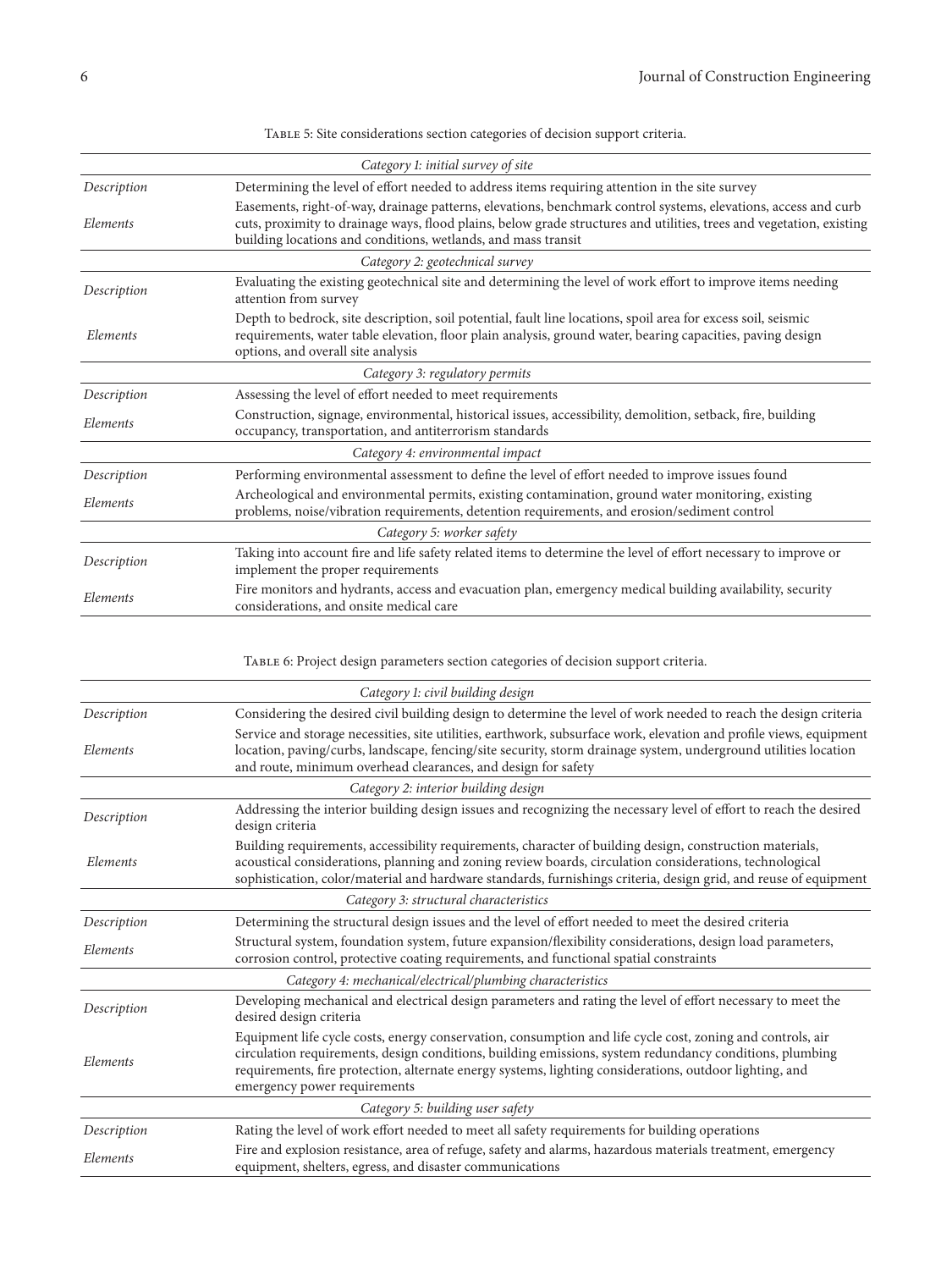#### Journal of Construction Engineering 7

|        |                            | <b>T.O.C.</b>                | 2-Facilities<br>1-Planning<br><b>Management</b>                          |  |  | 3-Project<br><b>Requirements</b> |                                                                                                                   |  |            | 4-Site<br><b>Considerations</b> |                                                        | <b>5-Project Design</b><br><b>Parameters</b>           | <b>Evaluation</b>                                      |
|--------|----------------------------|------------------------------|--------------------------------------------------------------------------|--|--|----------------------------------|-------------------------------------------------------------------------------------------------------------------|--|------------|---------------------------------|--------------------------------------------------------|--------------------------------------------------------|--------------------------------------------------------|
|        | <b>SECTION 1: PLANNING</b> |                              |                                                                          |  |  |                                  |                                                                                                                   |  |            |                                 |                                                        | Instructions:                                          |                                                        |
|        | Priority                   | <b>ID and Category Title</b> |                                                                          |  |  | Equal                            | <b>Renovation</b><br>Moderate High<br>Low.                                                                        |  | <b>New</b> |                                 | Step 1: Select a "Priority Rank" from low to high from |                                                        |                                                        |
|        | Rank                       |                              |                                                                          |  |  |                                  |                                                                                                                   |  |            |                                 |                                                        | the drop down menu for each category. Unused           |                                                        |
|        |                            |                              | P.1 Building Use                                                         |  |  | categories should be left blank. |                                                                                                                   |  |            |                                 |                                                        |                                                        |                                                        |
| low    |                            |                              | P.2 Project Validation                                                   |  |  |                                  |                                                                                                                   |  |            |                                 |                                                        | Step 2: Determine if the level of effort is higher for |                                                        |
| medium |                            |                              | P.3 Project Costs<br>P.4 Project Schedule<br>P.5 Facility Considerations |  |  |                                  |                                                                                                                   |  |            |                                 |                                                        |                                                        | renovation, higher for new construction or equal. Once |
| high   |                            |                              |                                                                          |  |  |                                  |                                                                                                                   |  |            |                                 |                                                        | decided, move the slide bar under the desired          |                                                        |
|        |                            |                              |                                                                          |  |  | $\mathbf{m}$                     |                                                                                                                   |  |            |                                 |                                                        | response.                                              |                                                        |
|        |                            |                              |                                                                          |  |  |                                  | Step 3: If renovation requires the most effort, rank the<br>level of effort for renovation from low to high using |  |            |                                 |                                                        |                                                        |                                                        |
|        |                            |                              |                                                                          |  |  |                                  |                                                                                                                   |  |            |                                 |                                                        |                                                        |                                                        |
|        |                            |                              |                                                                          |  |  |                                  |                                                                                                                   |  |            |                                 |                                                        | the slide bar.                                         |                                                        |

Figure 1: User interface for planning section of decision support tool.

and element listing. The group members should specifically estimate the level of effort required for each category. Level of effort encompasses perceived cost, scheduling issues, constructability, and desired quality. Desired quality is the perceived level of quality for each stakeholder using the tool of the project under review. It is assumed that if an existing building is thought to be potentially renovated, the demolition of this building is not under consideration with the created decision tool. However, the demolishing of an existing building can be factored into the decision tool as an additional set of criteria by the user.

A commonly used database software (Microsoft Excel) was used to house the decision tool. All functionality of the decision tool including the user interface and scoring equations were created to function in the database software. Users navigate a series of tabs by means of a hyperlinked control panel. The first page provides user directions and an outline of the tool components. The remaining tabs include categories for each section and an evaluation tab that summarizes the user scoring results. Each tab provides a list of instructions and description of each category to be assessed. The planning section tab is on display in Figure 1.

For each category, the group will first prioritize each category scored as "low," "medium," or "high."This prioritization assigns a weight to each individual category. The left side of Figure 1 shows the prioritization pull-down menu. The group will then determine the level of effort for each category. The group should estimate the level of effort to decide between the following options.

- (1) The level of effort is equal between renovation of an existing building and new construction.
- (2) The level of effort for renovation is greater than building new construction. If this is the case, the group must decide if the renovation level of effort is "low," "moderate," or "high" compared to past renovation ventures.
- (3) The level of effort for building new construction is greater than renovation.

The group must use the slide bar to score each assessment for each category. The group should complete this process for each category within each section. Once completed, the evaluation tab shows the resulting score of the group's assessment. The displayed score shows the rating for each section as well as the overall group level of effort rating. The lowest score reveals the best options for the project under investigation because it represents the lowest level of effort between renovation of an existing building and new construction. Figure 2 presents a sample scoring tab after a group assessment. Based on the sample scoring shown, the groups should focus on renovation because the level of effort is lower.

#### **4. Results and Discussion**

The created renovation versus new building support decision tool was implemented on two active construction projects on the University of Alabama's campus in Tuscaloosa, Alabama. Both projects are existing campus facilities under renovation by local contractors. The motivation to create this decisionmaking support tool was formed from a lack of structured decision criteria and process for determining between new construction and renovation of an existing building. Both buildings (Buildings A and B) were educational buildings that recently underwent renovation.

Project managers and other facilities personnel at the University of Alabama were asked to assess the level of effort of each project based on the project specifications and overall scope. Two project management personnel for each project completed the renovation versus new building support decision tool for their corresponding project. All four individuals were the current supervising project managing representative for the university and each had greater than 5 years of experience in that position. Each individual has previous project experience at the university in which they participated in the project planning process. Furthermore, each individual had obtained either an engineering or a construction management degree. The maximum amount of time required by the research participants was 2 hours to complete the tool with an average duration of 1.7 hours. Table 7 presents the assessment of facilities personnel for two existing renovation projects.

The overall level of effort score was lower for renovation in both projects shown in Table 7. The resulting level of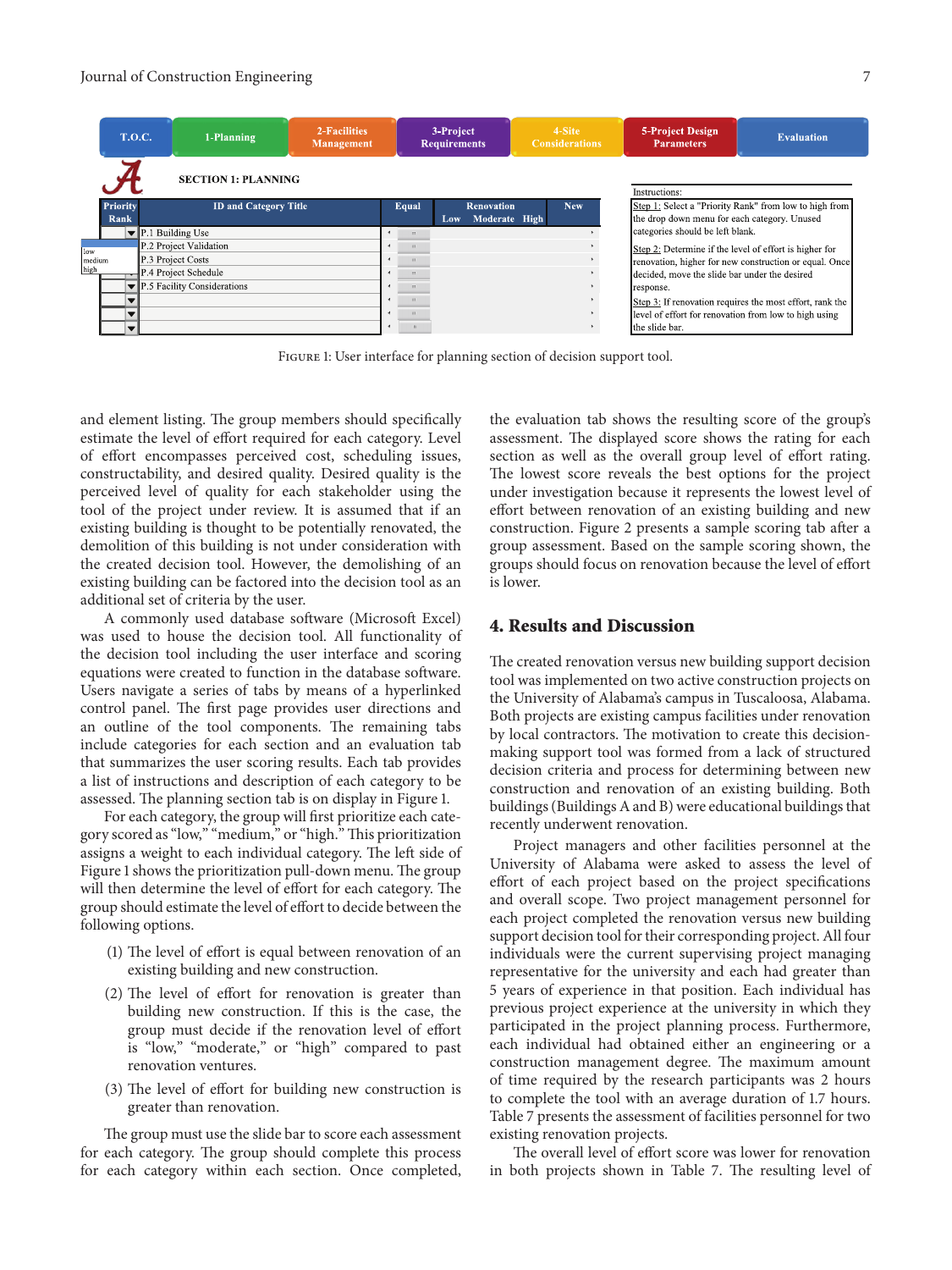|                   |                  | Planning | Facilities<br>management | Project<br>requirements | Site<br>considerations | Project design<br>parameters | Overall |
|-------------------|------------------|----------|--------------------------|-------------------------|------------------------|------------------------------|---------|
| Building A        | New construction |          | 56                       | 36                      | 43                     | 60                           | 52      |
|                   | Renovation       | 33       | 44                       | 64                      | 57                     | 40                           | 48      |
| <b>Building B</b> | New construction | 90       | 69                       | 63                      | 38                     | 55                           | 63      |
|                   | Renovation       | 10       | 31                       | 37                      | 63                     | 45                           | 37      |

Table 7: Scoring summary of facilities personnel for existing construction projects.



Figure 2: Section and overall scoring summary of decision tool.

effort score was representative of the actual decisions made by project stakeholders because both projects are renovation projects. For Building A, the level of effort was lower for all categories except project requirements and site considerations. The assessment group indicated issues of cost and state of the existing building and interior equipment led to the increased renovation level of effort scores in these categories. Likewise, all categories except site considerations were ranked with higher levels of effort for new construction than renovation for Building B. Scorers indicated that the environmental and historical issues associated with renovation required a higher level of effort than new construction. Although group members are able to modify weighting for certain criteria based on their perception of the project, the four project participants decided that all criteria were equally important and declined to modify the criteria weights. By implementing the tool for active construction renovation projects on the university campus, an external validation was executed

because all project participants selected renovation as the lower amount of effort when compared to new construction. Additionally, an internal validation effort was completed on the tool by selecting each user input option individually and accessing the tool's response. This effort affirmed the robustness of the tool's functions and capabilities.

#### **5. Conclusions**

The decision to renovate or build new construction by project owners can greatly impact the overall project budget, schedule, and quality of construction. Although a variety of industry and academic research have resulted in processes and tools for making decisions in construction, there is a need for a tool to aid owners when deciding between renovation of an existing building and new construction.

A renovation versus new building support decision tool was created to support project owners when making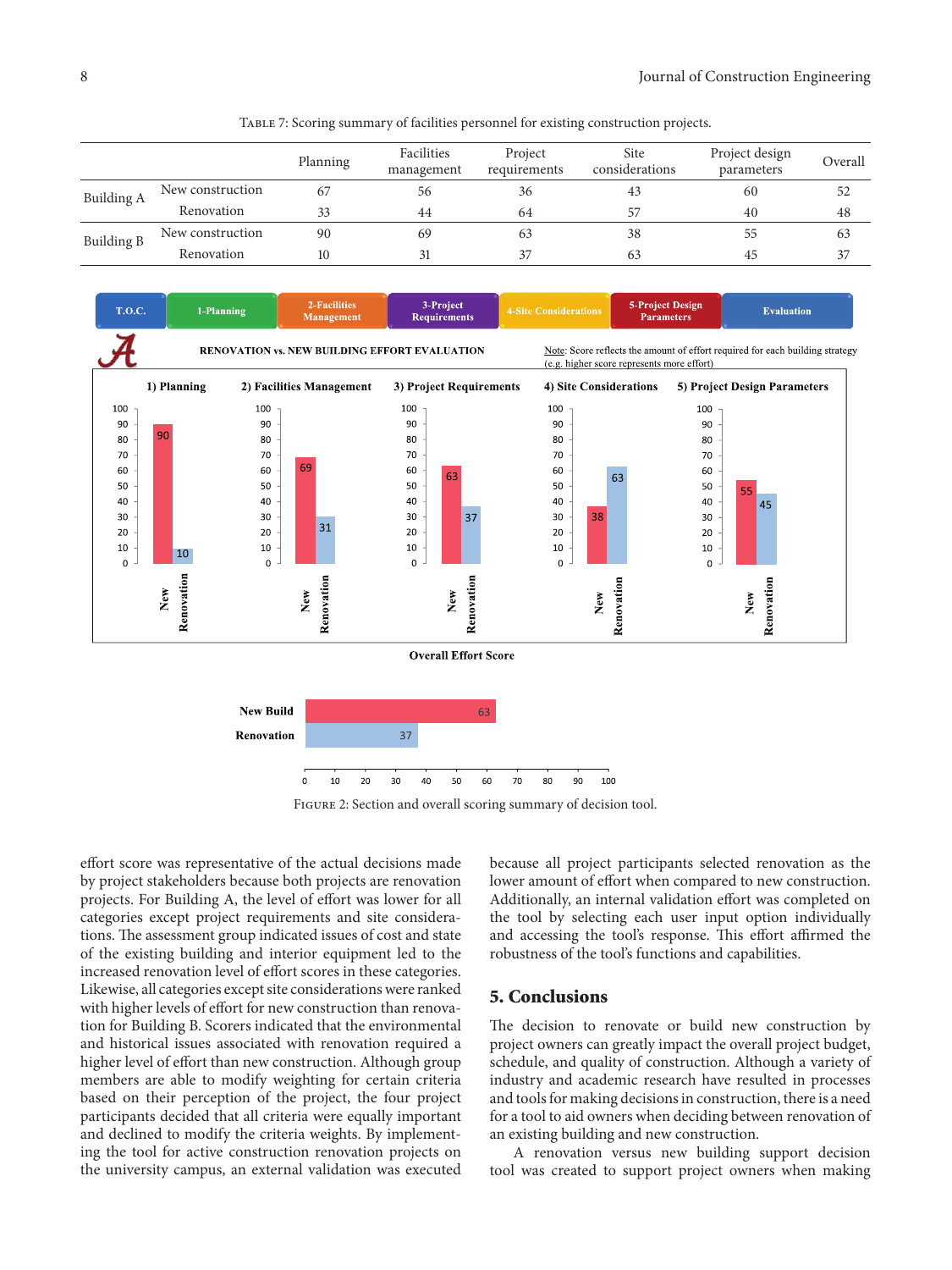this decision. The tool was created based on results of a review of existing construction decisions support tools and construction stakeholder needs in preproject planning and project scope decisions. The renovation versus new building support decision tool was implemented to evaluate decisions of two currently renovated educational buildings by university construction project managers. Research results indicate that the tool can be effective in supporting project stakeholders when deciding between renovating an existing building or new construction. The main research contribution is a framework and an automated support decision tool for construction stakeholders deciding between renovation of existing buildings and new construction. The research also contributes scientific evaluation data for the created tool implemented into two existing renovation construction projects for assessment.

Limitations of this work were the generalization of level of effort when compared to the variety of available project controls (e.g., scheduling, productivity, safety, and quality). Future decision support tools could integrate more detailed specifications of quality, cost, scheduling, constructability, and others to more accurately support the decision. Due to the drastic benchmark ranges of construction project controls, level of effort was selected to allow project owners to consider all project controls. Future research could also integrate other construction project support tools with the renovation versus new building support decision tool.

#### **Competing Interests**

The authors declare that they have no competing interests.

#### **References**

- [1] T. Nistorescu and C. Ploscaru, "Impact of economic and financial crisis in the construction industry," *Management and Marketing-Craiova*, vol. 1, no. 1, pp. 25–36, 2010.
- [2] M. Keymer, *Design strategies for new and renovation construction that increase the capacity of buildings to accommodate change [Ph.D. dissertation]*, Massachusetts Institute of Technology, 2000.
- [3] R. Atkinson, L. Crawford, and S. Ward, "Fundamental uncertainties in projects and the scope of project management," *International Journal of Project Management*, vol. 24, no. 8, pp. 687–698, 2006.
- [4] C.-S. Cho and G. E. Gibson Jr., "Building project scope definition using project definition rating index," *Journal of Architectural Engineering*, vol. 7, no. 4, pp. 115–125, 2001.
- [5] S. Geertman and J. Stillwell, "Planning support systems: an inventory of current practice," *Computers, Environment and Urban Systems*, vol. 28, no. 4, pp. 291–310, 2004.
- [6] S. Carlson, "Recession slows new building, but renovations a bright spot for construction contractors," 2010, http://financecommerce.com.
- [7] A. Schoenfeld, *How we Think: A Theory Of Goal-Oriented Decision Making and its Educational Applications*, Routledge, New York, NY, USA, 2011.
- [8] B. Wiley, *Analysis and Decision Making in Uncertain Systems*, Springer, New York, NY, USA, 2003.
- [9] R. Handfield, S. V. Walton, R. Sroufe, and S. A. Melnyk, "Applying environmental criteria to supplier assessment: a study in the application of the Analytical Hierarchy Process," *European Journal of Operational Research*, vol. 141, no. 1, pp. 70– 87, 2002.
- [10] A. Yalcin, "GIS-based landslide susceptibility mapping using analytical hierarchy process and bivariate statistics in Ardesen (Turkey): comparisons of results and confirmations," *Catena*, vol. 72, no. 1, pp. 1–12, 2008.
- [11] P. S.-W. Fong and S. K.-Y. Choi, "Final contractor selection using the analytical hierarchy process,"*Construction Management and Economics*, vol. 18, no. 5, pp. 547–557, 2000.
- [12] M. David, F. David, and F. David, "The Quantitative Strategic Planning Matrix (QSPM) applied to a retail computer store," *Coastal Business Journal*, vol. 8, no. 1, pp. 42–52, 2009.
- [13] J. C. Wayman, "Involving teachers in data-driven decision making: using computer data systems to support teacher inquiry and reflection," *Journal of Education for Students Placed at Risk*, vol. 10, no. 3, pp. 295–308, 2005.
- [14] R. H. Horner, A. W. Todd, T. Lewis-Palmer, L. K. Irvin, G. Sugai, and J. B. Boland, "The school-wide evaluation tool (SET): a research instrument for assessing school-wide positive behavior support," *Journal of Positive Behavior Interventions*, vol. 6, no. 1, pp. 3–12, 2004.
- [15] F. Lunenburg, "The decision making process," *National Forum of Educational Administration and Supervision Journal*, vol. 27, no. 4, pp. 1–12, 2010.
- [16] R. K. Norton, "Planning for school facilities: school board decision making and local coordination in Michigan," *Journal of Planning Education and Research*, vol. 26, no. 4, pp. 478–496, 2007.
- [17] M. Morelli, M. Harrestrup, and S. Svendsen, "Method for a component-based economic optimisation in design of whole building renovation versus demolishing and rebuilding," *Energy Policy*, vol. 65, pp. 305–314, 2014.
- [18] V. Martinaitis, E. Kazakevičius, and A. Vitkauskas, "A twofactor method for appraising building renovation and energy efficiency improvement projects," *Energy Policy*, vol. 35, no. 1, pp. 192–201, 2007.
- [19] B. P. Goldstein, M. Herbøl, and M. J. Figueroa, "Gaps in tools assessing the energy implications of renovation versus rebuilding decisions," *Current Opinion in Environmental Sustainability*, vol. 5, no. 2, pp. 244–250, 2013.
- [20] K. Gram-Hanssen, "Existing buildings—users, renovations and energy policy," *Renewable Energy*, vol. 61, pp. 136–140, 2014.
- [21] B. Dong, C. Kennedy, and K. Pressnail, "Comparing life cycle implications of building retrofit and replacement options," *Canadian Journal of Civil Engineering*, vol. 32, no. 6, pp. 1051– 1063, 2005.
- [22] L. Užšilaityte and V. Martinaitis, "Search for optimal solution of public building renovation in terms of life cycle," *Journal of Environmental Engineering and Landscape Management*, vol. 18, no. 2, pp. 102–110, 2010.
- [23] L. Itard and G. Klunder, "Comparing environmental impacts of renovated housing stock with new construction," *Building Research and Information*, vol. 35, no. 3, pp. 252–267, 2007.
- [24] O. Ortiz, F. Castells, and G. Sonnemann, "Sustainability in the construction industry: a review of recent developments based on LCA," *Construction and Building Materials*, vol. 23, no. 1, pp. 28–39, 2009.